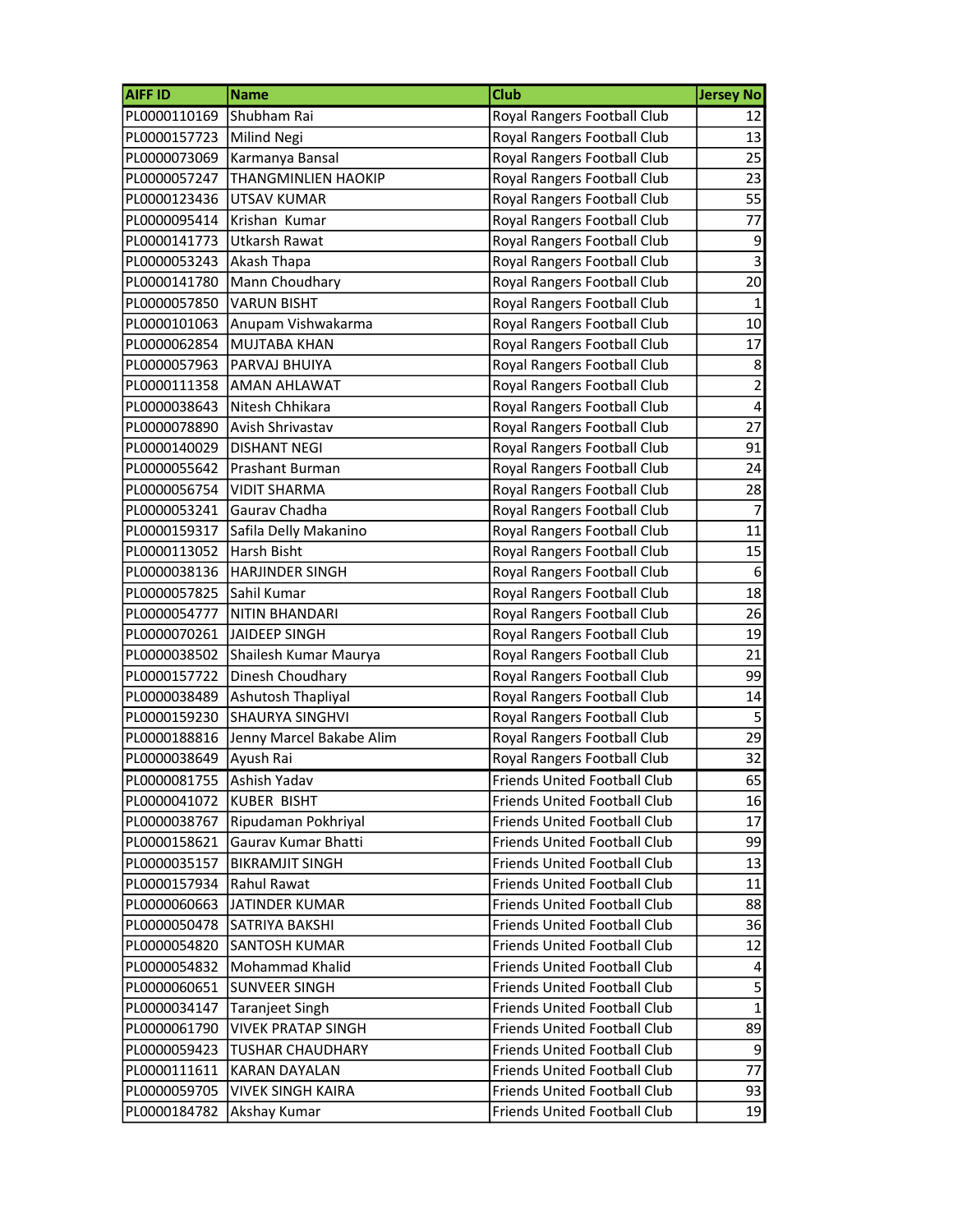|                               | PL0000175686 OBIAKOIZU SUNDAY OZOEMENA | <b>Friends United Football Club</b> | 14               |
|-------------------------------|----------------------------------------|-------------------------------------|------------------|
|                               | PL0000057130 ABHISHEK SINGH            | <b>Friends United Football Club</b> | 44               |
|                               | PL0000079178   MANIK KUMAR RATHI       | <b>Friends United Football Club</b> | 29               |
| PL0000062018                  | <b>PAWAN PRATAP SINGH</b>              | <b>Friends United Football Club</b> | 23               |
| PL0000036203   Ajay Singh     |                                        | <b>Friends United Football Club</b> | $\overline{7}$   |
| PL0000054817                  | Ajay Kumar                             | <b>Friends United Football Club</b> | $\overline{27}$  |
| PL0000158383                  | Piyush Kumar                           | <b>Friends United Football Club</b> | $6 \mid$         |
| PL0000091102                  | RITHWIK ANAND                          | <b>Friends United Football Club</b> | $\overline{2}$   |
| PL0000038499   Amit Negi      |                                        | <b>Friends United Football Club</b> | 55               |
|                               | PL0000144580 Piyush Bhandari           | <b>Friends United Football Club</b> | 21               |
| PL0000059639   Ajay Pal Singh |                                        | <b>Friends United Football Club</b> | 24               |
| PL0000097416 Akshay Hurria    |                                        | <b>Friends United Football Club</b> | 33               |
| PL0000106851                  | Rahul Talekar                          | <b>Friends United Football Club</b> | 10               |
| PL0000070013                  | Sahil Kumar                            | Garhwal Football Club               | 38               |
| PL0000037528                  | SK. MOIDUL ISLAM                       | Garhwal Football Club               | 51               |
| PL0000035371                  | SAKTI NATH ORAON                       | Garhwal Football Club               | 27               |
| PL0000057603                  | Mahip Adhikari                         | Garhwal Football Club               | 47               |
|                               | PL0000141396 EUHAN K KURUVILLA         | Garhwal Football Club               | 75               |
| PL0000148254 Rahul Aswal      |                                        | Garhwal Football Club               | 26               |
| PL0000111631                  | Ningombam Henery Singh                 | Garhwal Football Club               | 45               |
| PL0000106394                  | DIEYE HAMIDOU                          | Garhwal Football Club               | 24               |
| PL0000150377                  | <b>BIAKLIAN PAITE</b>                  | Garhwal Football Club               | 37               |
| PL0000062681                  | Pankaj Kumar                           | Garhwal Football Club               | 25               |
| PL0000190205                  | <b>Oumar Cisse</b>                     | Garhwal Football Club               | $\overline{3}$   |
| PL0000070791                  | Dhruv Sharma                           | Garhwal Football Club               | $\boldsymbol{8}$ |
| PL0000041455                  | Rahul Baishnab Das                     | Garhwal Football Club               | 22               |
| PL0000102593                  | <b>ATHARVA DAYAL</b>                   | Garhwal Football Club               | 19               |
| PL0000187294  JAGOM LOYI      |                                        | Garhwal Football Club               | 36               |
| PL0000078033                  | Karthik Panicker                       | Garhwal Football Club               | 18               |
|                               | PL0000093965 JERRY ONESEMAS PULAMTE    | Garhwal Football Club               | 35               |
| PL0000047419                  | Gaurav Rawat                           | Garhwal Football Club               | 42               |
|                               | PL0000047078 Ejiogu Chinedu Emmanuel   | Garhwal Football Club               | 30 <sup>°</sup>  |
| PL0000041600                  | NARAYAN CHETTRI                        | Garhwal Football Club               | 50               |
| PL0000102693  DAVID MOTLA     |                                        | Garhwal Football Club               | 72               |
|                               | PL0000102586 LIONEL DARYL RYMMEI       | Garhwal Football Club               | 32               |
| PL0000146624                  | Lalthlahlova.                          | Garhwal Football Club               | 43               |
| PL0000045294                  | SAYAK BARAI                            | Garhwal Football Club               | $\mathbf 1$      |
| PL0000129216                  | DANIEL.                                | Garhwal Football Club               | 49               |
| PL0000066347                  | Neeraj Bhandari                        | Garhwal Football Club               | 48               |
| PL0000121790                  | TH Hriivei Carlos Pao                  | Garhwal Football Club               | 17               |
| PL0000102585                  | <b>HARSHIT KOTIYAL</b>                 | Garhwal Football Club               | 73               |
| PL0000062824                  | Pratik Lama                            | Garhwal Football Club               | 20 <sub>2</sub>  |
| PL0000043361                  | Ishaan Kandwal                         | Garhwal Football Club               | 39               |
| PL0000020460                  | <b>ADARSH LAMA TAMANG</b>              | Garhwal Football Club               | 15               |
| PL0000143164                  | Rohan Manar                            | Garhwal Football Club               | 29               |
| PL0000077810                  | Rebanta Nameirakpam Metei              | Garhwal Football Club               | 41               |
| PL0000086991                  | Akshay Pashilkar                       | Garhwal Football Club               | 44               |
| PL0000012867                  | Sumit Kumar Dubey                      | Garhwal Football Club               | $\overline{7}$   |
| PL0000037892                  | Reisangmi Khodang                      | Hindustan Football Club             | 99               |
| PL0000058250                  | <b>Basit Ahmed Bhat</b>                | Hindustan Football Club             | 23               |
|                               |                                        |                                     |                  |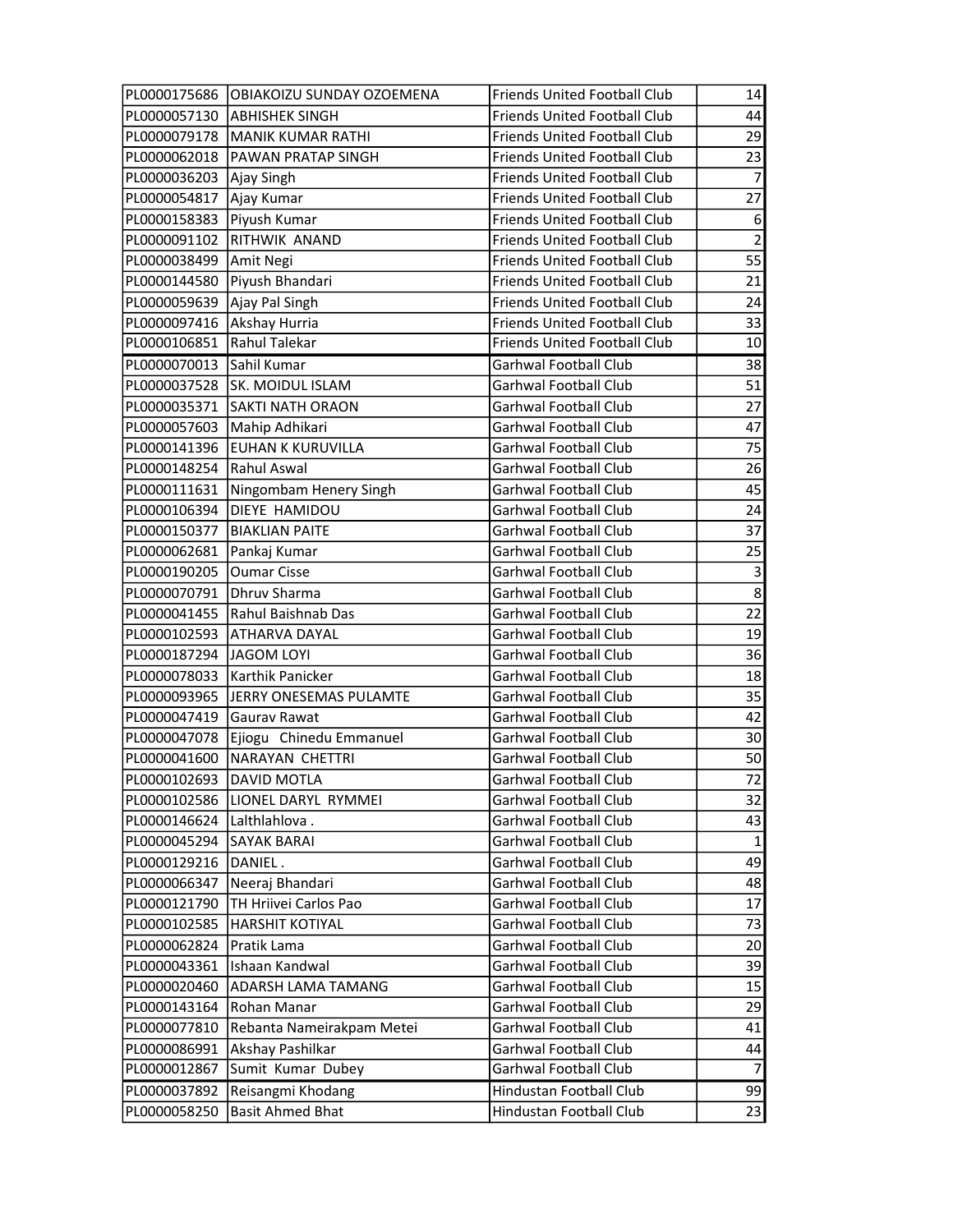|                        | PL0000070793 Semmi R Shimray  | Hindustan Football Club    | 18                      |
|------------------------|-------------------------------|----------------------------|-------------------------|
| PL0000054208           | ABUBAKAR ALHASSAN             | Hindustan Football Club    | $\overline{9}$          |
| PL0000105595           | Jeremy Laldinpuia             | Hindustan Football Club    | 28                      |
| PL0000100680           | Cheick Hamza Bamba            | Hindustan Football Club    | 6                       |
| PL0000128182           | Mohit Mittal                  | Hindustan Football Club    | $\overline{11}$         |
| PL0000054389           | <b>VIJAY ANAND PANIGRAHI</b>  | Hindustan Football Club    | 35                      |
| PL0000112293           | <b>ANSH GUPTA</b>             | Hindustan Football Club    | $\overline{7}$          |
| PL0000095883           | Aman Singh Bhati              | Hindustan Football Club    | 25                      |
| PL0000020401           | <b>SYED SHOAIB AHMED</b>      | Hindustan Football Club    | 10 <sup>1</sup>         |
| PL0000074723           | Parvaiz Hussain Parray        | Hindustan Football Club    | 22                      |
| PL0000070008           | Rishabh Dobriyal              | Hindustan Football Club    | 19                      |
| PL0000190300           | SYED SAQIB MOHAMMAD           | Hindustan Football Club    | 13                      |
| PL0000062161           | Akhilesh Devrani              | Hindustan Football Club    | $\overline{\mathbf{5}}$ |
| PL0000091696           | MUMIN BASHIR TANTRAY          | Hindustan Football Club    | $\overline{4}$          |
| PL0000098986           | Pasang Dorjee Tamang          | Hindustan Football Club    | $\overline{15}$         |
| PL0000031704           | <b>SHABIR HUSSAIN GANIE</b>   | Hindustan Football Club    | $\mathbf{1}$            |
| PL0000064387           | Shahid Nazir                  | Hindustan Football Club    | 31                      |
| PL0000094655           | DEEPROBHAT GHOSH              | Hindustan Football Club    | 33                      |
| PL0000058243           | Shakir Ahmad Sheikh           | Hindustan Football Club    | 8 <sup>1</sup>          |
| PL0000171233           | <b>Arkibor Suting</b>         | Sudeva Delhi Football Club | $\overline{51}$         |
| PL0000144042           | <b>KARAN MAKKAR</b>           | Sudeva Delhi Football Club | 33                      |
| PL0000129931           | Sandip Alay                   | Sudeva Delhi Football Club | 18                      |
| PL0000117170           | Lamlallian S.T.               | Sudeva Delhi Football Club | $\overline{\mathbf{5}}$ |
| PL0000184295           | <b>DANIEL GURUNG</b>          | Sudeva Delhi Football Club | 77                      |
| PL0000157719           | THINGUJAM KOROU SINGH         | Sudeva Delhi Football Club | 30 <sub>2</sub>         |
| PL0000058247           | Furgan Ahmad Dar              | Sudeva Delhi Football Club | $\mathbf{1}$            |
| PL0000153067           | <b>TAW TAPU</b>               | Sudeva Delhi Football Club | 15                      |
| PL0000145126           | Rishiraj Boruah               | Sudeva Delhi Football Club | 34                      |
| PL0000107813           | NITESH DARJEE                 | Sudeva Delhi Football Club | 23                      |
| PL0000136408           | Sridarth Nongmeikapam         | Sudeva Delhi Football Club | $\mathsf{g}$            |
| PL0000138876           | NINGTHOUJAM NGANBA SINGH      | Sudeva Delhi Football Club | 24                      |
| PL0000137205           | Maximinus Dangmei             | Sudeva Delhi Football Club | 22                      |
| PL0000181239           | THANGLALSOUN GANGTE           | Sudeva Delhi Football Club | $6 \mid$                |
| PL0000159314 Arif Khan |                               | Sudeva Delhi Football Club | $\overline{7}$          |
|                        | PL0000181019  LUNMINLAL MISAO | Sudeva Delhi Football Club | 67                      |
| PL0000154370           | <b>THUNGSHAM KIMSING</b>      | Sudeva Delhi Football Club | 16                      |
| PL0000118671           | YASH KHAN                     | Sudeva Delhi Football Club | 31                      |
| PL0000181218           | PHOENIX OINAM                 | Sudeva Delhi Football Club | 88                      |
| PL0000170910           | Rohit Rawat                   | Sudeva Delhi Football Club | 59                      |
| PL0000177910           | LAISHRAM DANNY MEITEI         | Sudeva Delhi Football Club | 35                      |
| PL0000150335           | WAHENGBAM LEGEND SINGH        | Sudeva Delhi Football Club | 13                      |
| PL0000123871           | Prabhjot Singh                | Sudeva Delhi Football Club | 4                       |
| PL0000147507           | Vanlalawmpuia                 | Sudeva Delhi Football Club | 80                      |
| PL0000056072           | SUNSHRUTYA RAWAT              | Sudeva Delhi Football Club | $\vert 3 \vert$         |
| PL0000152214           | KHWAIRAKPAM SURAJ SINGH       | Sudeva Delhi Football Club | 55                      |
| PL0000065223           | Nishchal Chandan              | Sudeva Delhi Football Club | $\overline{2}$          |
| PL0000100039           | LAISHRAM RAHUL MEITEI         | Sudeva Delhi Football Club | 10 <sup>1</sup>         |
| PL0000114227           | Lalramdinsanga Ralte          | Sudeva Delhi Football Club | 17                      |
| PL0000116873           | <b>CHUNGKHAM JACKSON</b>      | Sudeva Delhi Football Club | 71                      |
| PL0000103634           | <b>SURSING PURTY</b>          | Sudeva Delhi Football Club | 12                      |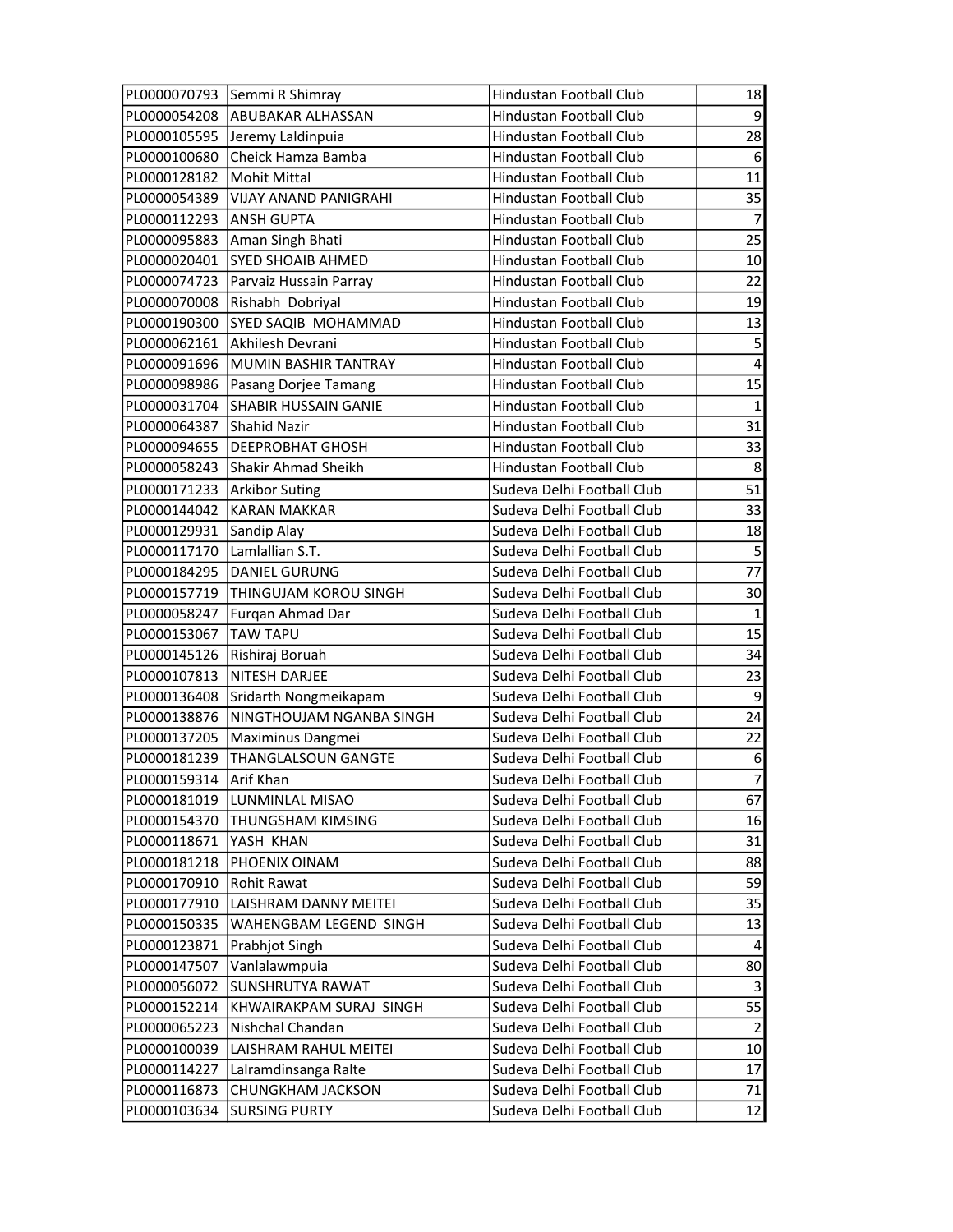| PL0000180728 ISHAAN SINGH  |                                        | Sudeva Delhi Football Club | 39                      |
|----------------------------|----------------------------------------|----------------------------|-------------------------|
|                            | PL0000116511 DIWAKAR PANT              | Sudeva Delhi Football Club | 37                      |
|                            | PL0000100348   PHAIREMBAM ROSTAM SINGH | Sudeva Delhi Football Club | 11                      |
| PL0000116601               | <b>SUBRAT SOREN</b>                    | Sudeva Delhi Football Club | 19                      |
| PL0000060143               | Ashok Kumar                            | Indian Air Force           | 18                      |
| PL0000158184               | Maria Praveen A                        | Indian Air Force           | 26                      |
| PL0000081920               | <b>PRABHJOT SINGH</b>                  | Indian Air Force           | 8 <sup>°</sup>          |
| PL0000184464               | Naorem Somananda Singh                 | Indian Air Force           | 24                      |
| PL0000060132               | Biswajit Halder                        | Indian Air Force           | $\overline{7}$          |
| PL0000060098               | Rary S Raj                             | <b>Indian Air Force</b>    | 6                       |
| PL0000158185               | Sudhir Bahuguna                        | Indian Air Force           | 19                      |
| PL0000079833               | <b>DAVINDER SINGH</b>                  | <b>Indian Air Force</b>    | 16                      |
| PL0000060022               | Saurav Sadhukhan                       | Indian Air Force           | 15                      |
| PL0000184474               | Thingujam Chingkheinganba Singh        | Indian Air Force           | 32                      |
| PL0000079581               | DINESH.                                | Indian Air Force           | 22                      |
| PL0000095703               | Shahbaz Md                             | Indian Air Force           | 17                      |
| PL0000184468               | Aniket Thapa                           | Indian Air Force           | 34                      |
| PL0000060101               | Farhad VV                              | Indian Air Force           | 11                      |
| PL0000054204               | SHIBINRAJ KUNNIYIL                     | <b>Indian Air Force</b>    | 27                      |
| PL0000079630               | <b>Basil Jolly</b>                     | Indian Air Force           | 30 <sup>2</sup>         |
| PL0000081917               | <b>JIJO JERONE</b>                     | Indian Air Force           | $\overline{\mathbf{3}}$ |
| PL0000081922               | <b>SUBHAJIT BASU</b>                   | Indian Air Force           | 29                      |
| PL0000063670               | KAMALDEEP SINGH                        | Indian Air Force           | $\overline{2}$          |
| PL0000081634               | TOMBING GUIZIAM SONGLIANSIAM           | Indian Air Force           | 23                      |
| PL0000060146               | Mandeep s Singh                        | Indian Air Force           | 10                      |
| PL0000081862               | <b>VIVEK KUMAR</b>                     | Indian Air Force           | 9                       |
| PL0000079844               | <b>MANIMARAN R</b>                     | Indian Air Force           | 13                      |
| PL0000065288               | Zeesan Ansari                          | <b>Indian Air Force</b>    | 20 <sup>°</sup>         |
| PL0000042625               | Amal Das                               | Indian Air Force           | 25                      |
| PL0000057304               | MOHAMMAD DANISH                        | Indian Air Force           | $\overline{4}$          |
| PL0000079565               | <b>ZICO ZOREM SANGA</b>                | Indian Air Force           | 14                      |
|                            | PL0000061955   Arashpreet Singh        | Indian Air Force           | $\mathsf S$             |
| PL0000060161               | <b>MOHD AQIB</b>                       | Indian Air Force           | $\overline{12}$         |
| PL0000184522   Mudang Neha |                                        | Indian Air Force           | 31                      |
| PL0000033373               | <b>SANDIP PATRA</b>                    | Tarun Sangha Football Club | $\overline{2}$          |
| PL0000037145               | Vivek Singh                            | Tarun Sangha Football Club | $\overline{7}$          |
| PL0000024806               | Indrajit Mondal                        | Tarun Sangha Football Club | 19                      |
| PL0000062335               | <b>KUSHANT CHAUHAN</b>                 | Tarun Sangha Football Club | 11                      |
| PL0000036508               | PARTHA SARKAR                          | Tarun Sangha Football Club | 17                      |
| PL0000034169               | KAZEEM AMOBI BOLANLE                   | Tarun Sangha Football Club | 10 <sup>1</sup>         |
| PL0000032268               | Dhananjay Yadav                        | Tarun Sangha Football Club | 15                      |
| PL0000130088               | KARAMOKO LASSINE                       | Tarun Sangha Football Club | 4                       |
| PL0000036304               | <b>RAJIB GHORUI</b>                    | Tarun Sangha Football Club | $\mathbf{8}$            |
| PL0000143037               | Dalesh Pednekar                        | Tarun Sangha Football Club | $\overline{\mathbf{5}}$ |
| PL0000020504               | Alesh Sawant                           | Tarun Sangha Football Club | $\overline{21}$         |
| PL0000052399               | MRINAL ADHIKARY                        | Tarun Sangha Football Club | 20                      |
| PL0000057163               | <b>MUSLIM MOLLA</b>                    | Tarun Sangha Football Club | $6 \overline{6}$        |
| PL0000038553               | PRITAM ROY                             | Tarun Sangha Football Club | 12                      |
| PL0000033904               | <b>ANUBRATA MAITY</b>                  | Tarun Sangha Football Club | 16                      |
| PL0000032054               | RAJDEEP SARDAR                         | Tarun Sangha Football Club | $\mathbf{3}$            |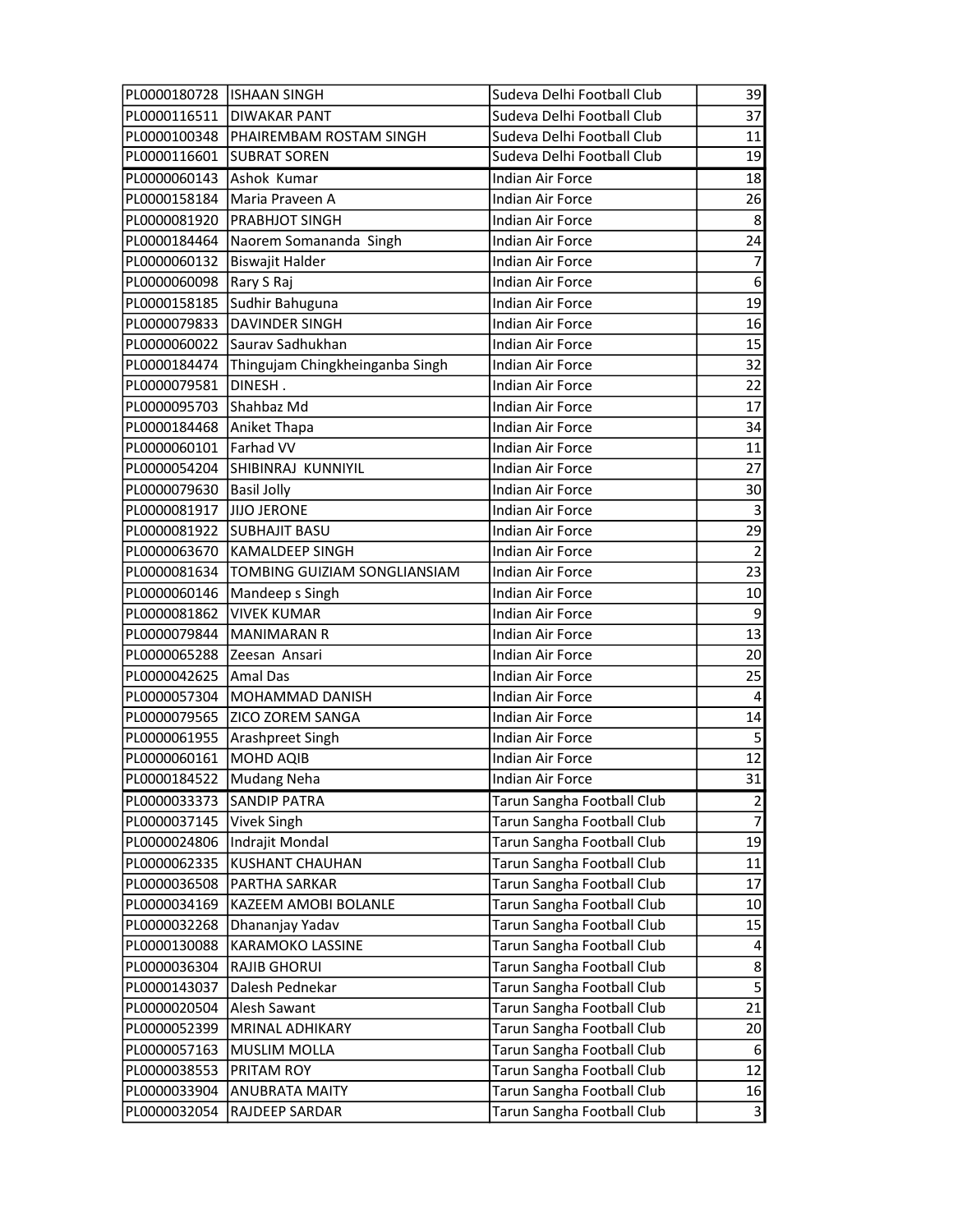|              | PL0000032794  LALTU HEMBRAM | Tarun Sangha Football Club | 14                      |
|--------------|-----------------------------|----------------------------|-------------------------|
| PL0000097314 | <b>Rungsing Muinao</b>      | Tarun Sangha Football Club | 13                      |
| PL0000057233 | Tuhin Goswami               | Tarun Sangha Football Club | $\mathbf{1}$            |
| PL0000042640 | <b>TAMAL NASKAR</b>         | Tarun Sangha Football Club | 26                      |
| PL0000184151 | Ernny Chibu Olimini         | Rangers Sports Club        | 14                      |
| PL0000037172 | SUNNY.                      | Rangers Sports Club        | 11                      |
| PL0000057601 | Rajnish Rana                | Rangers Sports Club        | 12                      |
| PL0000058445 | <b>ASHISH YADAV</b>         | Rangers Sports Club        | 15                      |
| PL0000097666 | Seydou Mady Kourouma        | Rangers Sports Club        | $\vert 3 \vert$         |
| PL0000144675 | <b>SHISHANK SAHRAWAT</b>    | Rangers Sports Club        | $\overline{2}$          |
| PL0000176661 | Miland Singh Rawat          | Rangers Sports Club        | 21                      |
| PL0000097765 | Sumit Kumar                 | Rangers Sports Club        | $\overline{4}$          |
| PL0000128757 | Sunny Chaudhary             | Rangers Sports Club        | $\overline{\mathbf{5}}$ |
| PL0000128648 | <b>VINAY</b>                | Rangers Sports Club        | $\overline{8}$          |
| PL0000057828 | Yaman Singh                 | Rangers Sports Club        | 77                      |
| PL0000038620 | Pankaj Negi                 | Rangers Sports Club        | 27                      |
| PL0000159099 | MOHAMMAD FAZAL              | Rangers Sports Club        | 45                      |
| PL0000092038 | Prince Singh                | Rangers Sports Club        | 25                      |
| PL0000171610 | Raziq Ali Vp                | Rangers Sports Club        | 17                      |
| PL0000158358 | Vikrmaditya.                | Rangers Sports Club        | 34                      |
| PL0000175565 | <b>ISHAAN TAKKAR</b>        | Rangers Sports Club        | 38                      |
| PL0000095998 | Saurav Sharma               | Rangers Sports Club        | 55                      |
| PL0000158314 | Mayank Deswal               | Rangers Sports Club        | 13                      |
| PL0000184636 | Harkesh                     | Rangers Sports Club        | 33                      |
| PL0000158298 | Mahender Singh              | Rangers Sports Club        | 24                      |
| PL0000080341 | Shubham Biswas              | Rangers Sports Club        | 99                      |
| PL0000047425 | Jagdish Tokas               | Rangers Sports Club        | $\mathbf{1}$            |
| PL0000056544 | <b>Bokato Aye</b>           | Rangers Sports Club        | 18                      |
| PL0000158415 | NDUBUISI CHARLES NWABUFOH   | Rangers Sports Club        | $\mathsf{g}$            |
| PL0000038479 | Monu Choudhary              | Rangers Sports Club        | 10                      |
| PL0000057886 | ZAMTHIANMANG.               | Rangers Sports Club        | $\overline{7}$          |
| PL0000159309 | Jaipal                      | Rangers Sports Club        | $\overline{6}$          |
| PL0000158392 | Rahul Kumar                 | Rangers Sports Club        | $\overline{23}$         |
|              | PL0000091908 MOHAMMAD INAM  | Delhi Football Club        | 19                      |
| PL0000058359 | Naorem Bhagirat Singh       | Delhi Football Club        | 18                      |
| PL0000073698 | <b>Fahad Temuri</b>         | Delhi Football Club        | 12                      |
| PL0000170563 | Nikhil Mali                 | Delhi Football Club        | 7                       |
| PL0000154874 | Adhiraj Kundlas             | Delhi Football Club        | $\overline{2}$          |
| PL0000073072 | Himanshu Jangra             | Delhi Football Club        | 11                      |
| PL0000059742 | Rinreithan Shaiza           | Delhi Football Club        | 17                      |
| PL0000029165 | Ashem Henba Metei           | Delhi Football Club        | 24                      |
| PL0000105328 | Jagmeet Singh               | Delhi Football Club        | 16                      |
| PL0000000060 | SAMUEL SHADAP               | Delhi Football Club        | 15                      |
| PL0000112140 | Sourabh Sharma              | Delhi Football Club        | 29                      |
| PL0000028607 | James Kithan                | Delhi Football Club        | 40                      |
| PL0000140779 | Sergio Barboza Junior       | Delhi Football Club        | 10 <sup>1</sup>         |
| PL0000176643 | Tejas Bhandari              | Delhi Football Club        | 91                      |
| PL0000042788 | Karandeep Singh             | Delhi Football Club        | 21                      |
| PL0000020409 | Simranjeet Singh            | Delhi Football Club        | 25                      |
| PL0000096874 | Charles Tongbram            | Delhi Football Club        | 99                      |